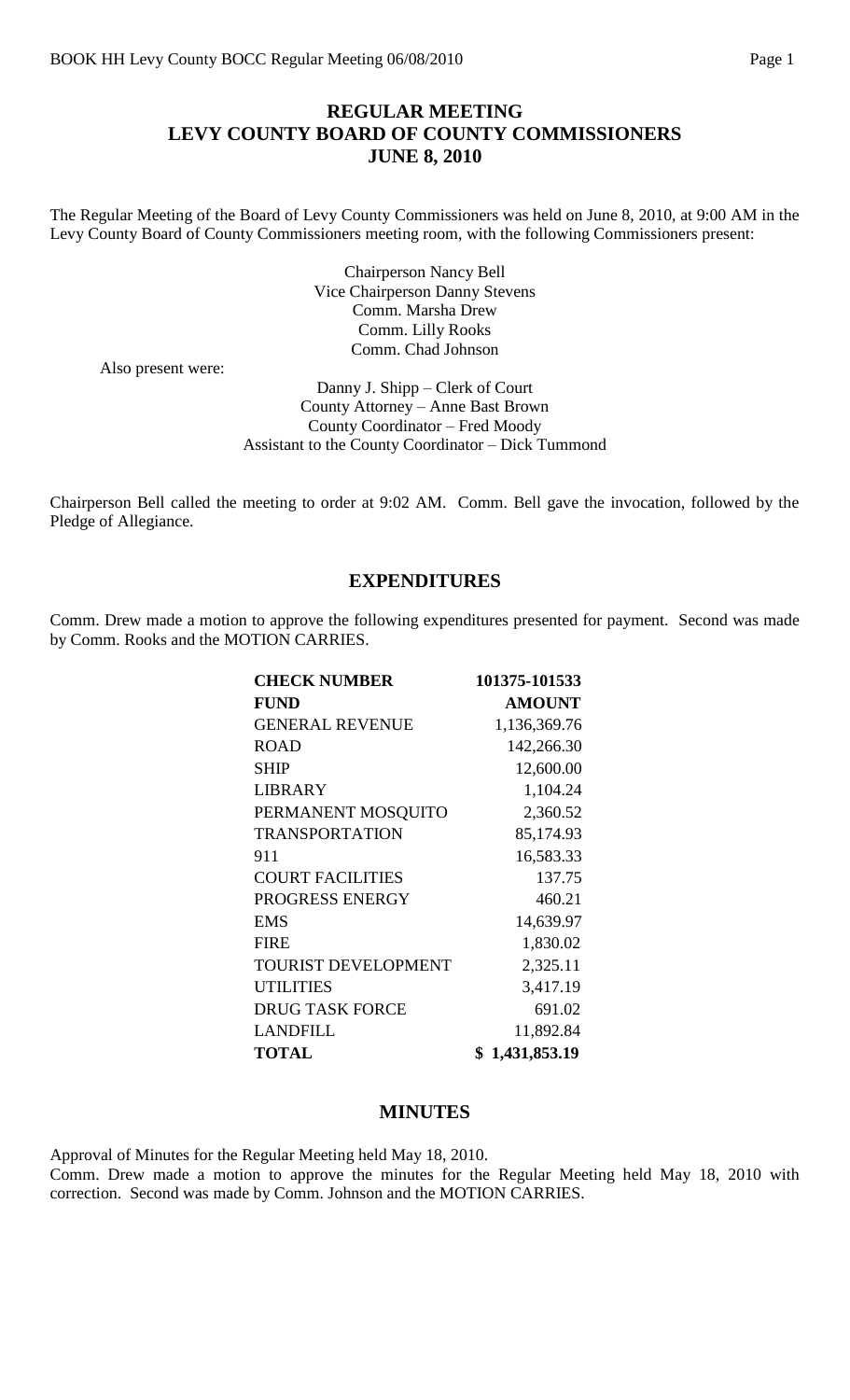# **WORKFORCE CONNECTION**

Marlene Grabbe, Workforce Connection

A. Information regarding possible job opportunities.

Ms. Grabbe gave a slideshow presentation to the Board and explained how the Workforce Connection can help with possible job opportunities for individuals.

# **MILLS ENGINEERING**

Andrew Carswell, Mills Engineering

A. Request bid award for Landfill Trench Closure.

Mr. Carswell presented bids received for the Levy County Landfill Trench 1 Closure and recommends using O'steen Brothers, Inc. for the bid amount of \$100,600.00.

Comm. Drew made a motion to approve O'steen Brothers, Inc. for the Landfill Trench Closure. Second was made by Comm. Johnson and the MOTION CARRIES.

# **ZONING**

Rob Corbitt, Director

A. Ha.Va. 3-10 William Humphries.

Atty. Brown swore in those in the audience who wished to speak for or against the Hardship Variance. <sup>1.</sup> Comm. Rooks stated she had ex-parte communication with Mr. Land.

Mr. Corbitt presented and requested approval from the Board for Ha.Va. 3-10 for William Humphries, to allow a second dwelling in order for his nephew to care for him.

Comm. Rooks made a motion to approve the hardship variance as presented. Second was made by Comm. Stevens and the MOTION CARRIES.

B. Ha. Va. 4-10 William Tedders.

Mr. Corbitt presented and requested approval from the Board for Ha.Va. 4-10 for William Tedders, which will allow a second dwelling in order for him to care for his mother.

Comm. Drew made a motion to approve the hardship variance as presented. Second was made by Comm. Rooks and the MOTION CARRIES.

## **SUPERVISOR OF ELECTIONS**

Connie Asbell, Supervisor of Elections

A. Request Board appointment of Danny Stevens to 2010 Canvassing Board.

Mrs. Asbell requested appointment by the Board of Danny Stevens to the 2010 Canvassing Board. Comm. Rooks made a motion to appoint Danny Stevens to the 2010 Canvassing Board. Second was made by Comm. Drew and the MOTION CARRIES.

# **CITIZENS ADVISORY TASK FORCE**

Walt McJordan

A. Recommendation to apply in the Housing Rehabilitation Category for FY 2009-2010 Community Development Block Grant.

Mr. McJordan asked for consideration by the Board to apply in the Housing Rehabilitation Category for FY 2009-2010 Community Development Block Grant.

 $\overline{a}$ <sup>1.</sup> Ex-Parte Communication Comm. Rooks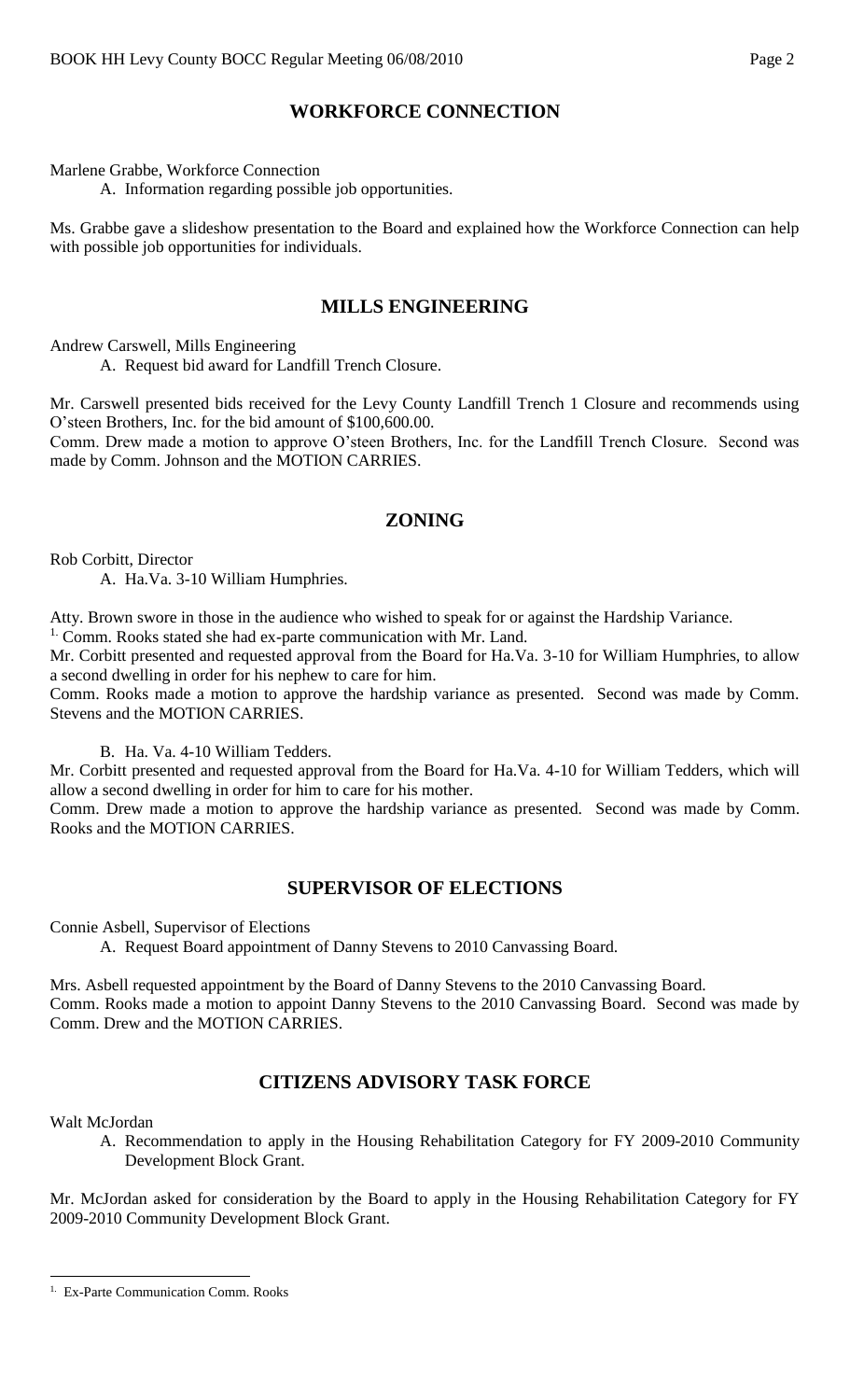## **CDBG**

Dick Tummond, Assistant to the County Coordinator

A. Request approval to commit \$125,000 in SHIP funds as leverage to enhance application point score.

Mr. Tummond requested the Board to consider committing \$125,000 in SHIP funds as leverage to enhance the application point score.

B. Request approval of Resolution 2010-34 authorizing the Chair to sign a Community Development Block Grant App

Mr. Tummond requested Board approval of Resolution 2010-34 authorizing the Chair to sign a Community Development Block Grant Application.

Comm. Drew made a motion to approve Resolution 2010-34. Second was made by Comm. Rooks.

After discussion, Comm. Drew withdraws motion until after Mr. Armstrong of Jordan and Associates makes his presentation.

## **PUBLIC HEARING**

Blount Armstrong, Jordan and Associates

A. Second Public Hearing

Mr. Armstrong conducted the second public hearing making the public aware of the county's intention to apply for a Community Development Block Grant. Mr. Armstrong referred to the two items Mr. Tummond had mentioned, committing \$125,000 in SHIP funds as leverage to enhance the application point score and authorizing the Chair to sign a CDBG Grant application.

Comm. Bell asked if there was anyone wishing to speak for or against. There were none.

Comm. Drew made a motion to commit \$125,000 in SHIP funds and approval of Resolution 2010-34. Second was made by Comm. Rooks and the MOTION CARRIES.

Mr. Armstrong asked the Board to consider making a motion to allow Jordan and Associates to complete the application as presented for signature and to submit before the deadline in the Housing Category.

Comm. Stevens made a motion to allow Jordan and Associates to complete the application as presented for signature. Second was made by Comm. Rooks and the MOTION CARRIES.

# **LEVY COUNTY SHERIFF'S OFFICE**

Major Evan Sullivan, LCSO

A. Certification of Participation for the Drug Task Force, Edward Byrne Memorial Justice Assistance Grant Program.

Major Sullivan requested approval from the Board of the Certification of Participation for the Drug Task Force, Edward Byrne Memorial Justice Assistance Grant Program in the amount of \$75,725.

Comm. Rooks made a motion to approve the Certification of Participation for the Drug Task Force, Edward Byrne Memorial Justice Assistance Grant Program. Second was made by Comm. Drew and the MOTION CARRIES.

# **LEVY COUNTY FIRE AND RESCUE**

Chief Rick Bloom, Levy County Fire and Rescue

A. Request approval to purchase 8 sets of bunker gear and a thermal imaging camera.

Chief Bloom requested approval from the Board to purchase 8 sets of bunker gear to properly outfit newly certified interior firefighters and to replace older and/or worn gear not acceptable for interior operations. The gear will be purchased from Municipal Equipment Company, LLC in the amount of \$1,205.00 per set, the lowest bid received.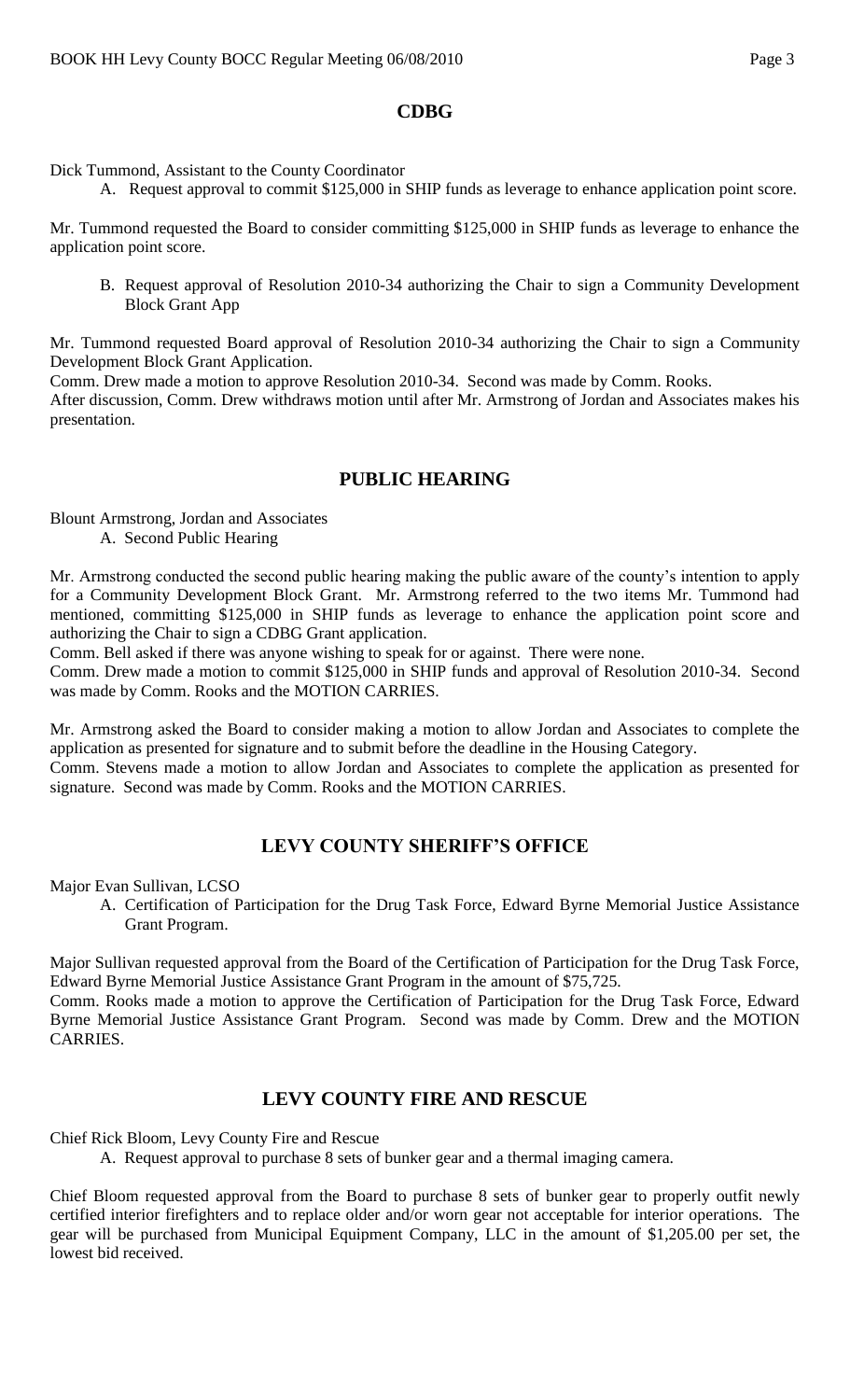Comm. Drew made a motion to approve the purchase of 8 sets of bunker gear as presented. Second was made by Comm. Johnson and the MOTION CARRIES.

Chief Bloom requested approval from the Board to purchase a thermal imaging camera for use in locating victims during search and rescue, to monitor fire status, firefighter status, to reveal hot spots, and to aid in locating hidden fire. The camera will be purchased from Hall-Mark Fire Aparatus, Inc. in the amount of \$9,580.00, the lowest bid received.

Comm. Rooks made a motion to approve the purchase of a thermal imaging camera as presented. Second was made by Comm. Drew and the MOTION CARRIES.

# **DEPARTMENT REPORTS**

# **COUNTY COORDINATOR**

Fred Moody, County Coordinator

A. Resolution 2010-33 Expressing Support for Legally Operated Fox Hunting Enclosures.

Mr. Moody requested approval of Resolution 2010-33 expressing support for legally operated fox hunting enclosures.

Comm. Rooks made a motion to approve Resolution 2010-33 as presented. Second was made by Comm. Johnson and the MOTION CARRIES. Comm. Drew votes NO.

Comm. Drew stated she had concerns for the animals within the hunting enclosure having no means for escape. Comm. Rooks stated the fox pen owners are required to provide escape routes for the animals. Jake Cason from Williston, a fox pen owner added to Comm. Rooks statements explaining escape routes for the animals and how the dogs are trained.

B. Resolution of Intent of Commit Rights of Use of County Property to North Florida Broadband Authority.

Mr. Moody requested approval of Resolution of Intent of Commit Rights of Use of County Property to North Florida Broadband Authority.

Comm. Johnson made a motion to approve Resolution 2010-29. Second was made by Comm. Rooks and the MOTION CARRIES.

C. Request from the Sheriff's Office to transfer a vehicle to them from the Levy County Transit.

Mr. Moody requested to transfer a vehicle from the Levy County Transit to the Sheriff's Office. As per a letter written by Sheriff Smith, they are interested in a vehicle Levy County Transit will be taking out of service and converting it into a Command Post for the Sheriff's Office.

Comm. Drew made a motion to transfer a vehicle from Levy County Transit to the Levy County Sheriff's Office. Second was made by Comm. Rooks and the MOTION CARRIES.

D. Proposed dates for a Workshop regarding Public Records and Sunshine Law.

Mr. Moody proposed dates for a Workshop regarding Public Records and Sunshine Law and asked the Board to consider setting a date.

Mr. Moody stated there is an agenda item for a Public Hearing on Fair Housing Workshop at 1:00 P.M. today. This item is not part of the Regular Board Meeting and Board members are not Board required to attend.

## **EMERGENCY MEDICAL SERVICES**

Trish Seibold, Director

A. Request approval of Bariatric Unit, with the Purchase of the Stretcher and Ramping system.

Ms. Seibold requested Board approval for the purchase of a stretcher, a ramping system and a wench kit for the bariatric unit. Ms. Seibold stated the stretcher they would like to purchase is a Stryker MX-Pro for the price of \$6,844.80 to be purchased from Stryker. The ramping system and wench kit will be purchased from Trans Safe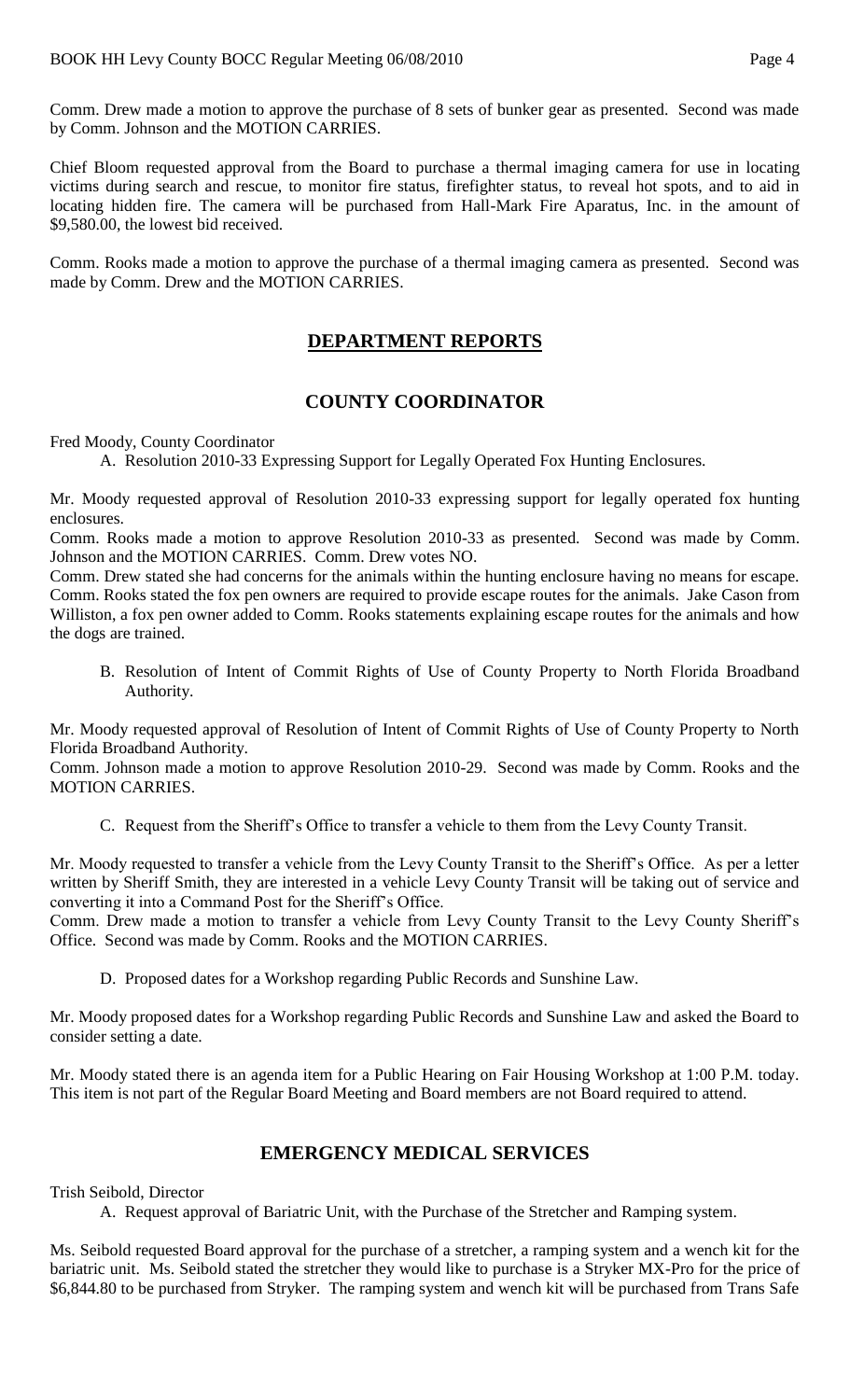Ramps for the price of \$4,600.00 for the set. The total purchase price will be \$11,444.80 and can be taken from their equipment line item. Ms. Seibold stated the unit could be up and running by August 1. Comm. Stevens made a motion to approve the purchase of the stretcher, ramping system and wench kit as presented. Second was made by Comm. Drew and the MOTION CARRIES.

## **LEVY COUNTY TRANSIT**

Desiree Painter, General Manager

A. Supplemental Joint Participation Agreement Number 1 for 5316 JARC Operational Grant, FY 2010- 11.

Ms. Painter requested approval of the Supplemental Joint Participation Agreement Number 1 for 5316 JARC Operational Grant, FY 2010-11 which will provide additional funds in the amount of \$97,118 for transportation service trips to employment and employment related activities for low income residents of Levy County. Comm. Rooks made a motion to approve the Supplemental Joint Participation Agreement as presented. Second was made by Comm. Stevens and the MOTION CARRIES.

B. Joint Participation Agreement for 5317 New Freedom Grant, FY 2009-10.

Ms. Painter requested approval of the Joint Participation Agreement for 5317 New Freedom Grant, FY 2009-10. The total DOT amount on this project is \$15,000. This project is for the transportation of the disabled community.

Comm. Stevens made a motion to approve the Joint Participation Agreement as presented. Second was made by Comm. Rooks and the MOTION CARRIES.

### **LIBRARY**

Jeanine Turner

A. Request to open a line item in county operating for contract services.

Ms. Turner requested approval to open a line item in county operating for contract services. Ms. Turner explained they would like to transfer funds from executive salaries line item into a line item for contract services for SERC annual renewal.

Comm. Rooks made a motion to approve opening a line item for contract services as requested. Second was made by Comm. Drew and the MOTION CARRIES.

### **PLANNING**

Shenley Neely, Director

A. Request the Board to schedule a Public Hearing to transmit a proposed large scale land use amendment.

Ms. Neely requested the board to schedule a public hearing to transmit a proposed large scale land use amendment. It was discussed by Board members to set the date for July  $6<sup>th</sup>$  at 6:30 P.M. Comm. Drew made a motion to set the date for the public hearing for July  $6<sup>th</sup>$  at 6:30 P.M. Second was made

by Comm. Rooks and the MOTION CARRIES.

#### **ROAD DEPARTMENT**

Bruce Greenlee, Administrative Superintendent

A. Request Board direction on possible demo for spraying on county right-of-way.

Mr. Greenlee stated he was contacted by Garrett Burnett of NaturChem, Inc. and requested Board direction on a possible demo for spraying on county right-of-way. If the Board chooses to use this company, the pricing for the vertical side-trimming is \$150.00 per lane mile, \$300.00 for a total mile.

Comm. Johnson questioned what chemical is used. Mr. Greenlee stated he would get information and have Mr. Burnett to come in to a Board meeting to answer questions.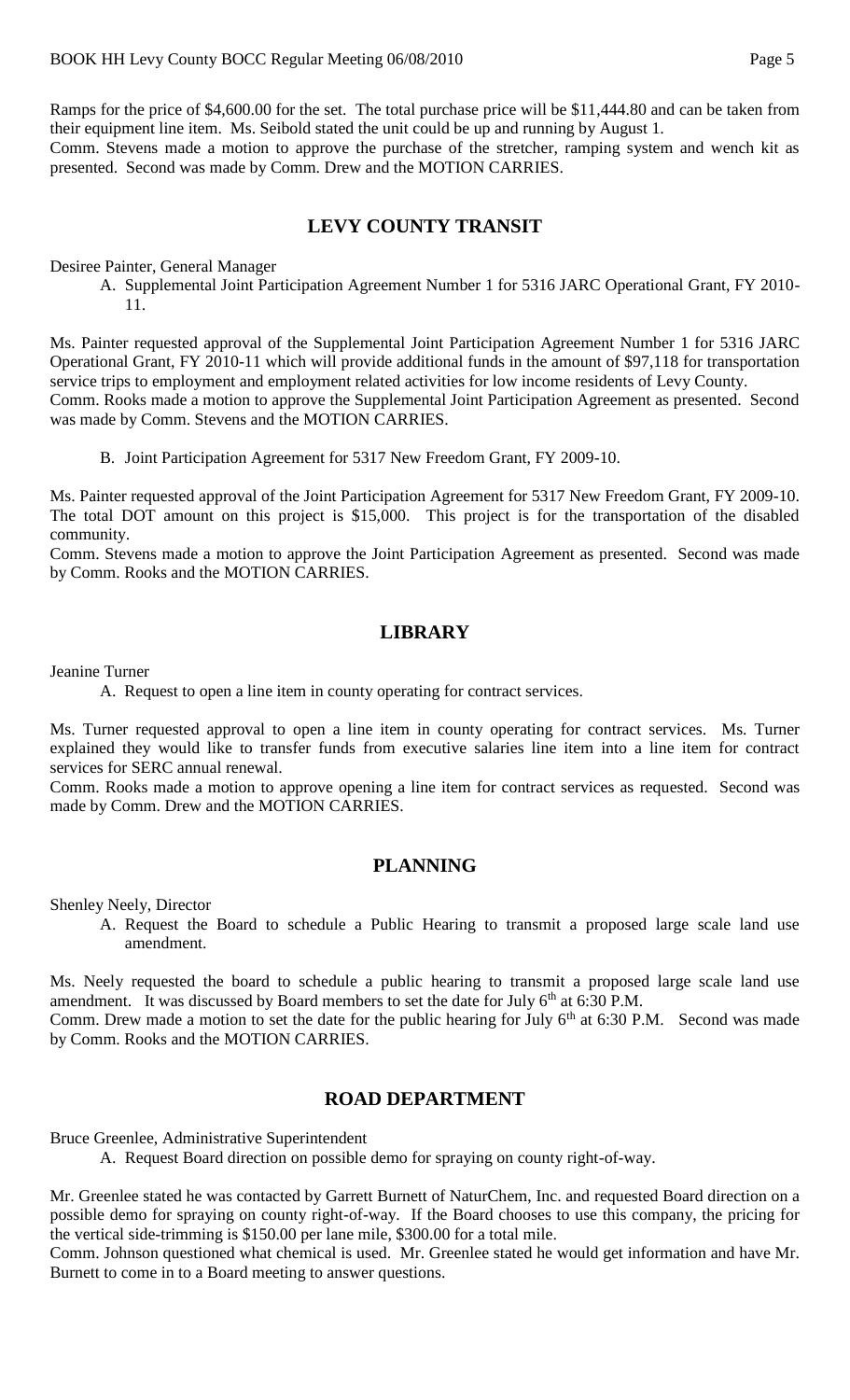After discussion, the Board decided by consensus to have Mr. Greenlee check with other companies for this service.

### **NON-AGENDA ITEM**

Mr. Greenlee asked Board approval to present a non-agenda item.

Comm. Stevens made a motion to hear a non-agenda item. Second was made by Comm. Rooks and the MOTION CARRIES.

Mr. Greenlee presented a letter to board members from Mayor Nekola of Fanning Springs regarding the Road Department paving the Fanning Springs City Hall parking lot. The letter states the City of Fanning Springs has put in a request to SRWMD to allow them to do this project. Mr. Greenlee stated the estimated cost for materials would be in the area of \$10,000.

The Board decided by consensus to ask Mr. Greenlee to get more information to bring back to the Board on the cost and when it can be done.

## **SOLID WASTE**

Benny Jerrels, Director

A. Request approval of Resolution 2010-31, authorizing Chair to sign application for "Consolidated Small County Solid Waste Management Grant" and appointing the Director of Solid Waste as authorized representative under the grant.

Mr. Moody introduced the new Library Director, Lisa Brasher to everyone.

Mr. Moody requested on behalf of Mr. Jerrels approval of Resolution 2010-31. Pending the Governor's signature on the state budget, this year's grant will be in the amount is \$70,588.00.

Comm. Rooks made a motion to approve Resolution 2010-31 as presented. Second was made by Comm. Drew and the MOTION CARRIES.

## **COMMISSIONERS' REPORTS**

Comm. Drew wanted to congratulate the Yankeetown Planning and Zoning Commission as they have been awarded the Planning Excellence Award for 2009-2010 by the Department of Community Affairs for their work on the Town's Comprehensive Plan. The award will be presented June 23<sup>rd</sup> in Orlando.

Comm. Rooks gave an update on Sector 7, St. Pete, and our unified command regarding the oil spill.

Comm. Rooks stated she and Atty. Brown will be meeting with FWC tomorrow regarding Class I animals. Atty. Brown added there are workshops next week the public can attend with FWC throughout the state and named several.

Comm. Rooks encouraged anyone from Levy County who could, to attend the meeting which will be in Gainesville on the  $17<sup>th</sup>$ .

The meeting recessed at 11:04 A.M. The meeting reconvened at 11:27 A.M.

# **PERSONNEL POLICIES AND PROCEDURES WORKSHOP**

Mrs. Martin gave an update to the Board on lay-off and recall guidelines and county policy. In regard to the lay-off policy, an employee within the same classification can bump someone else if they have seniority. Mrs. Martin explained about how other counties go about getting reimbursed for travel expenses in response to questions from the last workshop.